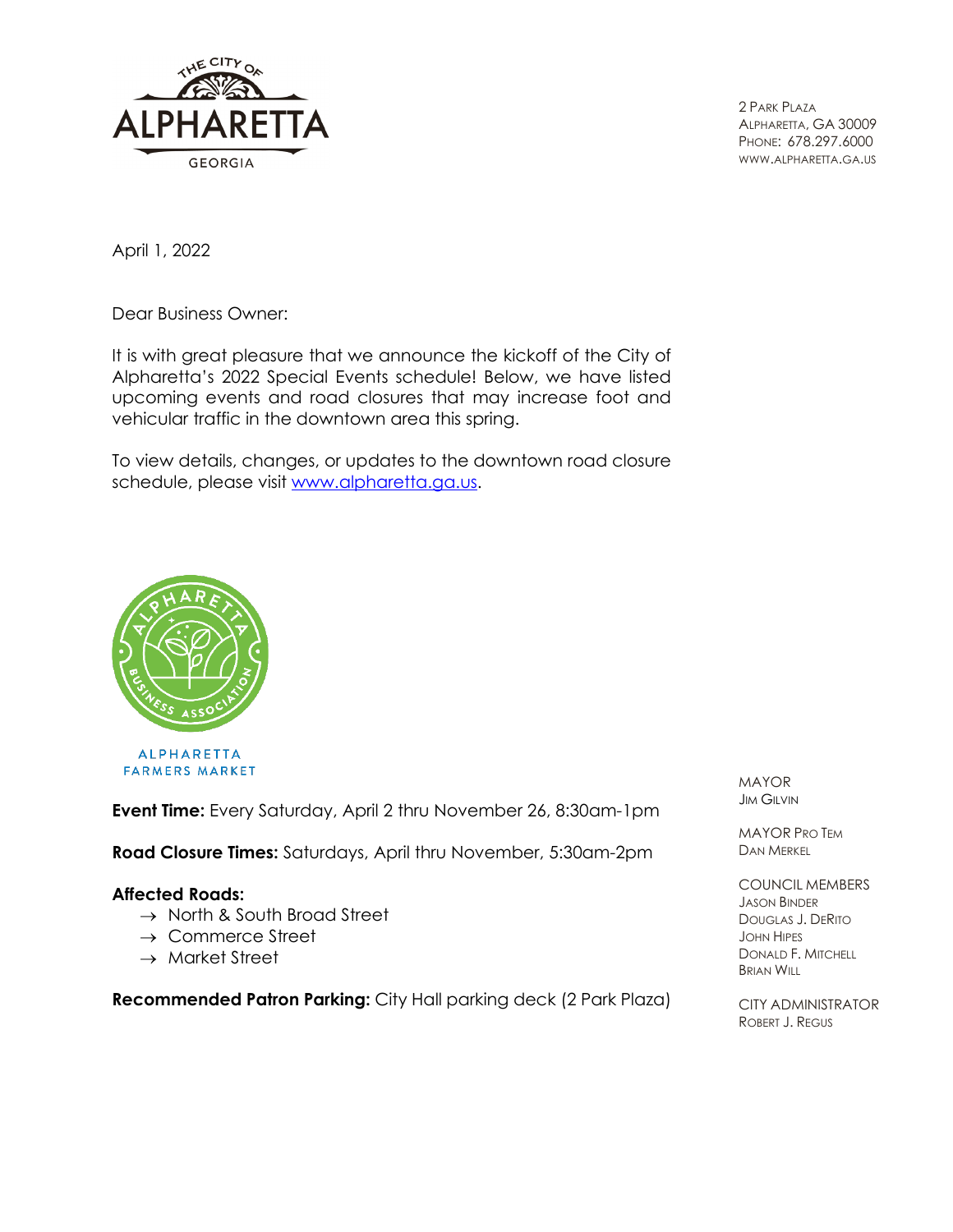

**Event Time:** 4TH Thursdays, April 28 thru October 27, 5pm-9pm

- May 28
- June 23
- $\bullet$  July 28
- August 25
- September 22
- October 27

**Road Closure Times:**  $4^{TH}$  Thursdays, April thru October, 1pm-10pm

Affected Roads: Old Roswell Street and the entire Old Roswell parking lot

**Recommended Patron Parking:** City Hall parking deck (2 Park Plaza), Roswell lot (45 Roswell St), or Milton Ave parking deck (92 Milton Ave)

# City Center Concert Series

**Event Time:** 1<sup>ST</sup> & 3<sup>RD</sup> Fridays, May 6 thru August 19, 6pm-10pm

**Road Closure Times:** 1<sup>ST</sup> & 3<sup>RD</sup> Fridays, May thru August, 3pm-11pm

### **Affected Roads:**

- $\rightarrow$  North & South Broad Street
- $\rightarrow$  Commerce Street
- → Market Street

**Recommended Patron Parking:** City Hall parking deck (2 Park Plaza), Old Roswell Street lot (27 Old Roswell St.), or Roswell lot (45 Roswell St)

# Mother's Day Flower Festival

**Event Time:** Sunday, May 8, 12pm - 3pm

**Road Closures:** NONE

**Recommended Patron Parking:** City Hall parking deck (2 Park Plaza)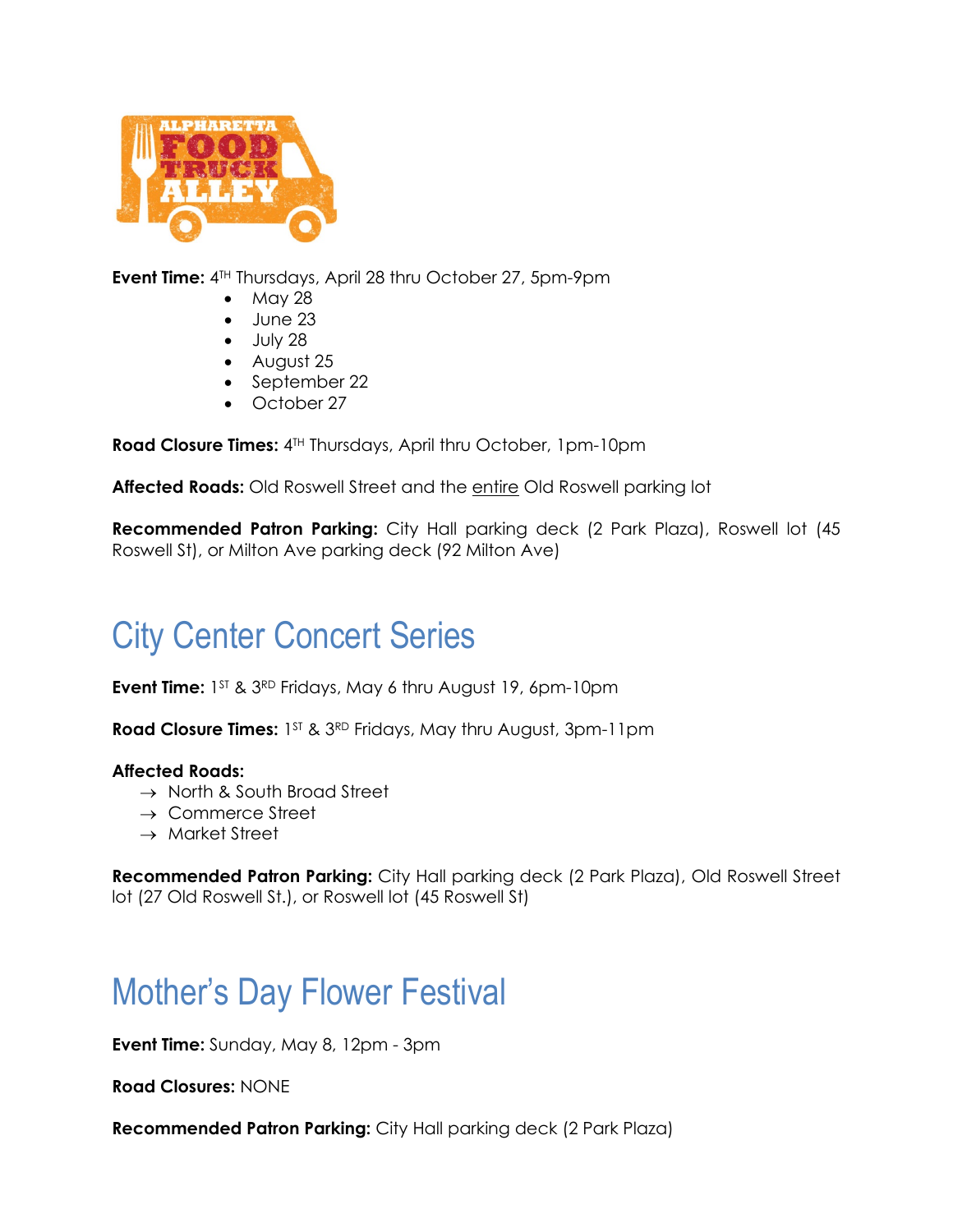

**Event Time:** Thursday, May 12, 5pm-10pm

**Road Closure Times:** Thurs, May 12 at 5am thru Fri, May 13 at 5am

**Affected Roads:** See page 7 for detailed road closure information

**Recommended Patron Parking:** City Hall parking deck (2 Park Plaza), Milton Ave parking deck (92 Milton Ave), as well as shuttle lots listed [HERE.](https://tasteofalpharettaga.com/directions-faq/)



**Event Time:** 2ND Saturdays, May 14 thru September 10, 6:30pm-10:30pm

**Road Closures:** NONE

**Recommended Patron Parking:** City Hall parking deck (2 Park Plaza)

## Art in the Park

**Event Time:**  $3^{RD}$  Saturday & Sunday, May 21 thru September 25, 9am-4pm<sup>\*</sup> & 12pm-4pm, respectively

*\*May 21 hours are 9-3pm*

**Road Closures:** NONE

**Recommended Patron Parking:** City Hall parking deck (2 Park Plaza)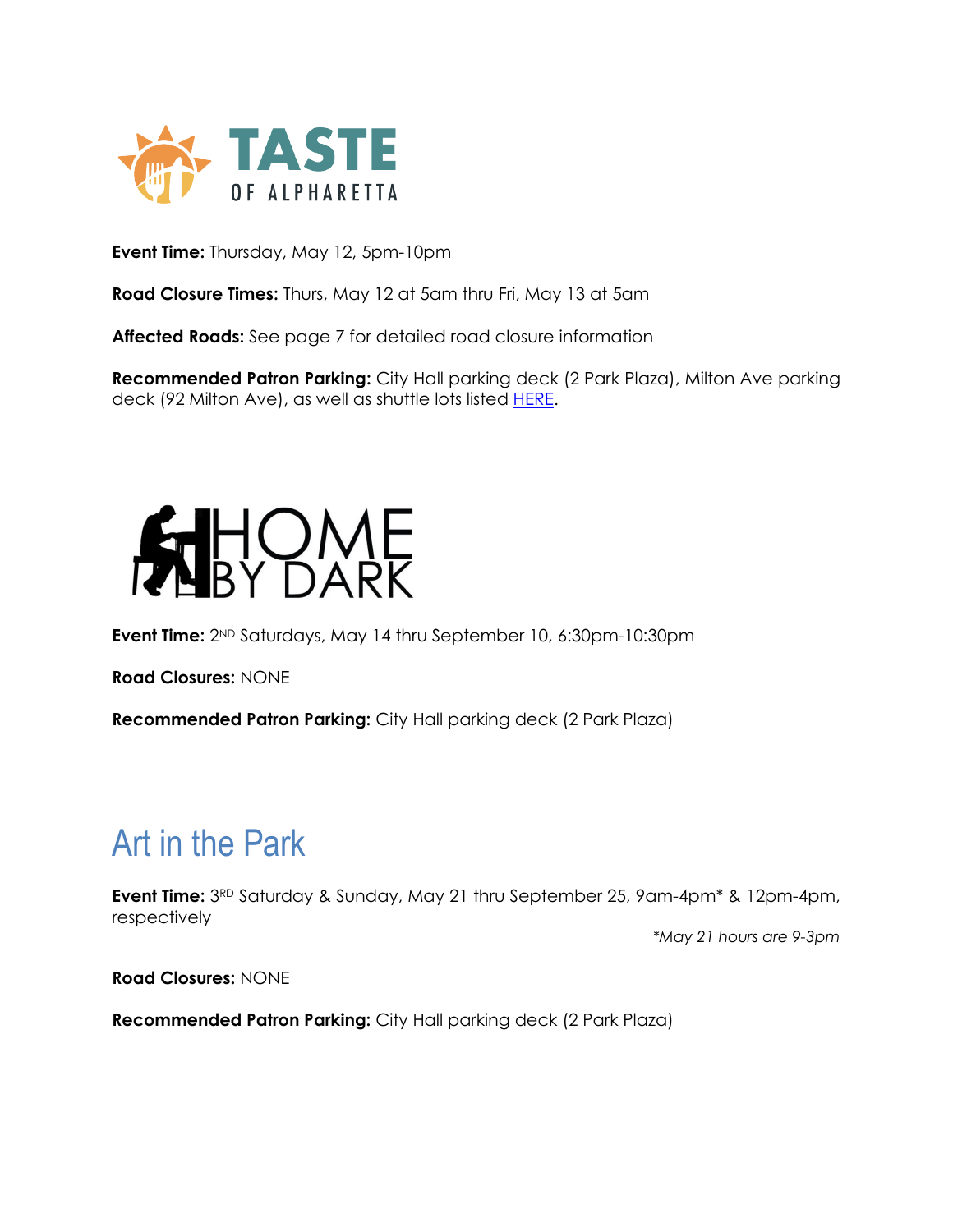

**Event Time:** Saturday, May 21, 3pm-9pm

**Road Closures:** NONE

**Recommended Patron Parking:** City Hall parking deck (2 Park Plaza)



**Event Time:** Sunday, May 22, 7:30am-10:30am

**Road Closure Times:** May 22, 7am-11am

## **Affected Roads:**

 $\rightarrow$  Old Milton Pkwy from Wills Rd to Hwy 9

**Recommended Patron Parking:** Wills Park (11925 Wills Rd)



**Event Time:** Saturday & Sunday, May 28 & 29, 10am-6pm

**Road Closures:** NONE

**Recommended Patron Parking:** Alpharetta Community Center (175 Roswell St.)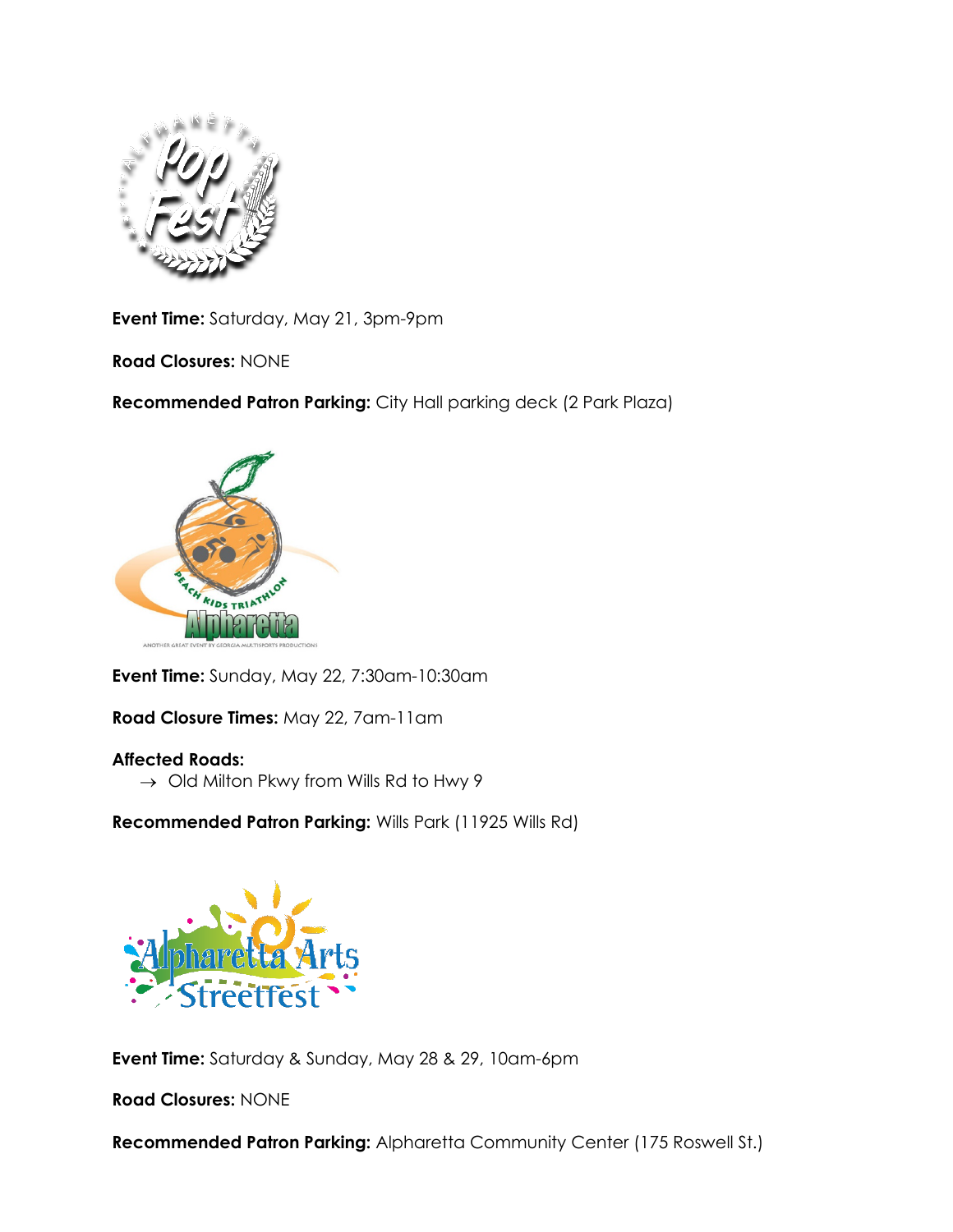# Memorial Day Tribute

**Event Time:** Monday, May 31, 9am-10am

**Road Closures:** NONE

**Recommended Patron Parking:** City Hall parking deck (2 Park Plaza)



**Event Time:** Saturday, June 4, 6:30pm-11pm

**Road Closure Times:** Saturday, June 4 at 6am thru Sunday, June 5 at 2am

**Affected Roads:** Milton Ave from Roswell/Canton St to Hwy 9

**Recommended Patron Parking:** Milton Ave parking deck (92 Milton Ave), Roswell Street lot (45 Roswell St.), Old Roswell Street lot (27 Old Roswell St.), or City Hall parking deck (2 Park Plaza)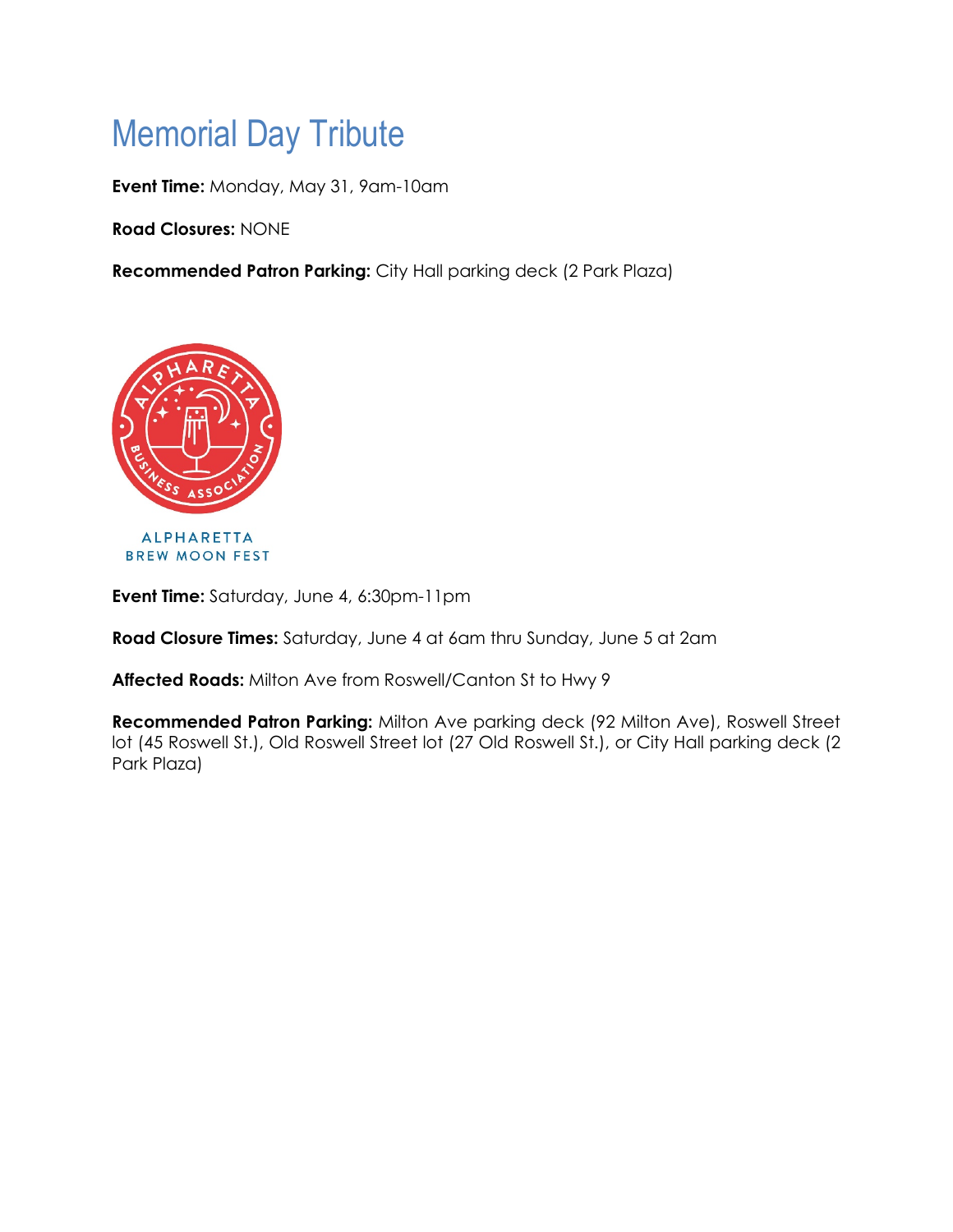

**Event Time:** Sunday, June 12, 1pm-5pm

**Road Closure Times:** Sunday, June 12, 6am-8pm\*

*\*Time subject to change*

### **Affected Roads:**

- → North & South Broad Street
- $\rightarrow$  Commerce Street
- $\rightarrow$  Market Street

**Recommended Patron Parking:** City Hall parking deck (2 Park Plaza), Old Roswell Street lot (27 Old Roswell St.), Roswell Street lot (45 Roswell St.), or Milton Ave parking deck (92 Milton Ave)

We kindly ask that you share this information with all employees, partners, and clients so that we have a smooth transition back into festival season.

Thank you for supporting these community events!

Respectfully,

auanda Surilli

Amanda Musilli Community Services Manager Mobile (404) 314-1245 [amusilli@alpharetta.ga.us](mailto:amusilli@alpharetta.ga.us)